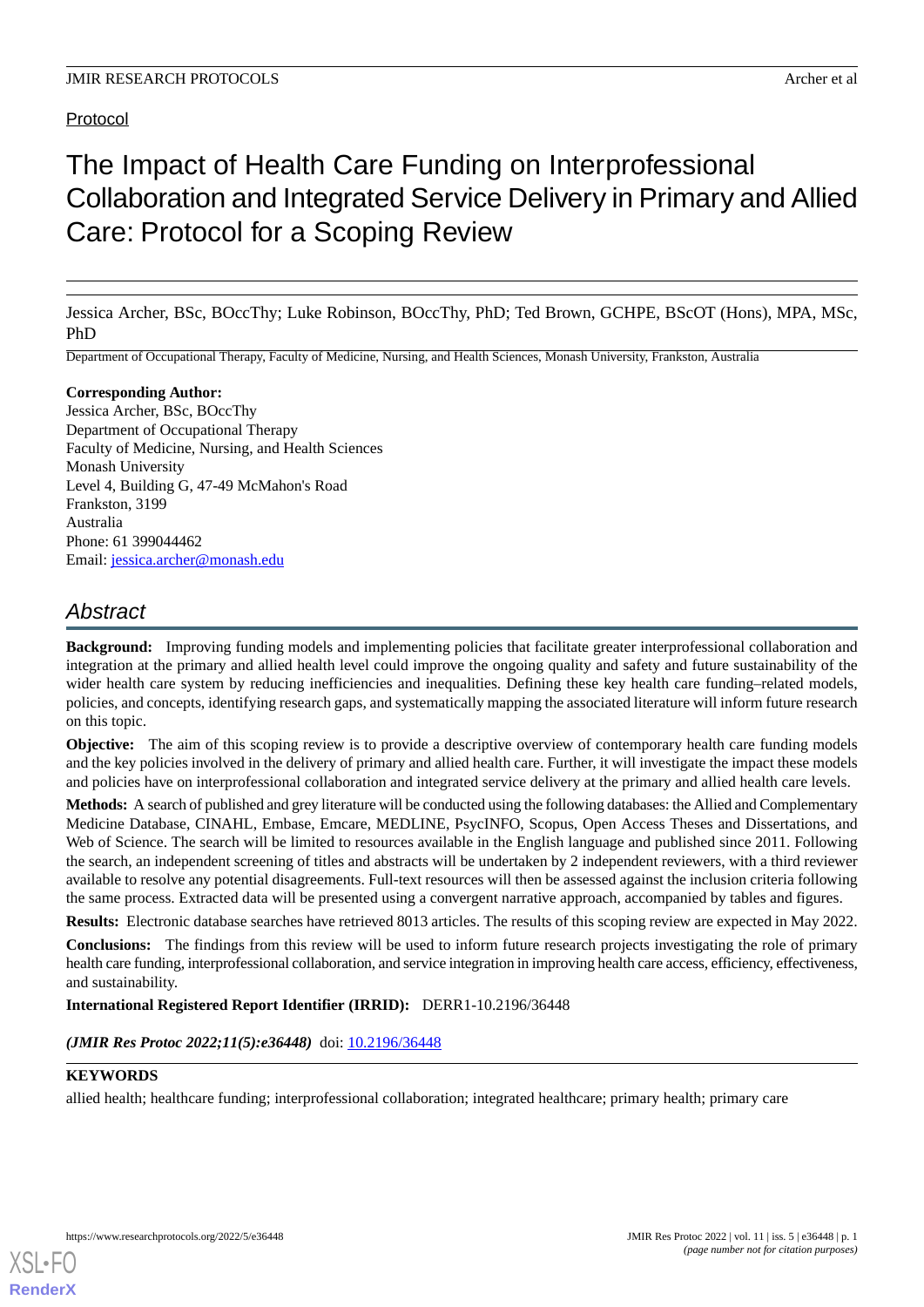# *Introduction*

### **Background**

According to the World Health Organization (WHO), to meet current and predicted future global health care needs, governments and health care funding bodies worldwide must prioritize health care funding models and policies that embrace universal health coverage (UHC) [\[1](#page-5-0)[-4](#page-5-1)]. Health systems designed and funded to reflect the principles of UHC ensure that everyone who needs access to health care resources can access the services they need at a time and place that is suitable and without experiencing financial hardship [\[1](#page-5-0)[-4](#page-5-1)]. In general, health systems considered to be funded effectively do not necessarily spend the most money or account for the highest percentage of gross domestic product per capita [[5,](#page-5-2)[6](#page-5-3)]. Rather, more efficient, and strategic health care spending is directed toward systems favoring funding models and policies that value team care approaches and health care professionals moving away from traditionally fragmented professional practice silos where disciplines are largely segregated [[7-](#page-5-4)[12\]](#page-5-5). In this context, instead of health care professionals working as specialists in relative isolation, providers from different professional backgrounds are encouraged to work together through interprofessional collaboration [\[7](#page-5-4)[-12](#page-5-5)].

Interprofessional collaboration, by definition, uses the collective knowledge and expertise of 2 or more health care professions working together to offer more appropriate, timely, comprehensive, and person-centered health care to consumers [[2](#page-5-6)[,6](#page-5-3),[8-](#page-5-7)[12\]](#page-5-5). In health care systems with effective funding models and policies, interprofessional collaborations are integrated horizontally across different health care professions and vertically between each level of the health care system [\[8](#page-5-7),[9\]](#page-5-8). This integration is inclusive of tertiary (eg, hospitals), secondary (eg, specialist health services such as psychiatry, oncology, and surgery), and primary (eg, general and community health services, such as general practice, community health, and allied health), levels of care [\[8](#page-5-7),[9\]](#page-5-8). As such, service integration connects the different levels and disciplines involved in the health care system with administrative and organizational support [[8](#page-5-7)[,9](#page-5-8)]. In turn, this can improve clinical outcomes, increase consumer and clinician satisfaction with service provision, and promote more efficient use of health care resources, staff, and funding [[8](#page-5-7)[,9](#page-5-8)].

Since 1978's Declaration of Alma-Ata, which was more recently renewed and ratified with 2018's Declaration of Astana, the WHO has strongly endorsed commitments to increase health care funding and improve funding models and policies at the primary level [[1](#page-5-0)[,8](#page-5-7),[9](#page-5-8)[,13](#page-6-0)-[15\]](#page-6-1). A growing body of evidence suggests that concentrating on primary health and structuring future health systems around strong primary foundations will have the greatest impact on efforts to move toward UHC [[1](#page-5-0)[,8](#page-5-7),[9](#page-5-8)[,13](#page-6-0)-[15\]](#page-6-1). Focusing on funding improvements at this level is understood to have the most significant impact as the primary level is the largest, most professionally diverse, and most geographically spread level of care and is responsive to the determinants of both health and ill-health [[1](#page-5-0)[,2\]](#page-5-6). These features also suggest that primary health is the most naturally

 $XS$  $\cdot$ FC **[RenderX](http://www.renderx.com/)** accommodating and well-suited to interprofessional collaboration and integrated service provision [\[8](#page-5-7),[9](#page-5-8)[,16](#page-6-2),[17\]](#page-6-3). Likewise, they contribute to primary health by being uniquely positioned to assist the largest numbers of people and to do so earlier during illness or injury progression [\[1](#page-5-0),[2](#page-5-6)[,6](#page-5-3)]. As such, a strong primary health care system can delay, mitigate, and in some cases even prevent the need to escalate service provision to more specialized, centrally located, scarce, and more costly secondary and tertiary health care services  $[1,2,6,8]$  $[1,2,6,8]$  $[1,2,6,8]$  $[1,2,6,8]$  $[1,2,6,8]$  $[1,2,6,8]$ .

However, despite many varied and concerted international efforts to commit to UHC goals and improve primary health care funding models and policies [[2](#page-5-6)[,4](#page-5-1),[6\]](#page-5-3), primary health clinicians around the world are still working in underfunded vertically and horizontally isolated professional practice silos [[7](#page-5-4)[-12](#page-5-5)]. Funding policies and models are also ambiguous, creating many barriers to interprofessional collaboration and integrated health care delivery [\[2](#page-5-6),[6](#page-5-3)[,15](#page-6-1),[18](#page-6-4)[,19](#page-6-5)].

Since the beginning of the COVID-19 pandemic, existing health care inequities embedded within contemporary funding models and policies have become increasingly apparent [[3\]](#page-5-9). In some cases, the divide between already marginalized groups has significantly worsened, putting extra pressures on health care systems to limit who, how, where, and when consumers can access health care services as well as the financial cost for doing so [\[3](#page-5-9)]. This increasing divide in health care equity is also occurring in the context of depleted financial reserves, stretched and interrupted global resource and supply chains, and current and predicted future health care staffing shortages [[3\]](#page-5-9).

Although these issues present substantial challenges to global economic and health systems, they also offer governments a unique window of opportunity to rethink health care funding models and policies. By reorienting health systems to better reflect the fundamental values of UHC as part of the pandemic recovery process, there is potential to instill greater ongoing financial and workforce sustainability [[3\]](#page-5-9). However, to maximize improvements to health care efficiency and access, more research is needed to determine if and how health care funding policies and models might impact interprofessional collaboration and service integration, starting at the primary health care level.

A preliminary search of MEDLINE, CINAHL, Open Science Framework, and JMIR Research Protocols identified no current or in-progress reviews focusing on the role of health care funding in relation to interprofessional collaboration or integrated health care. Instead, previous works have considered the impact of reimbursement systems on equity in access to primary care, the quality of primary care [[20\]](#page-6-6), and interprofessional collaboration and integrated service delivery in primary and allied health care [\[12](#page-5-5),[14,](#page-6-7)[21](#page-6-8)]. Therefore, by investigating the impact that funding models and policies may have on interprofessional collaboration and integrated health care service delivery at the primary care level, the knowledge gained by this scoping review is intended to address a notable research gap. Further, it will inform future research projects investigating the role of health care funding, interprofessional collaboration, and service integration in improving health care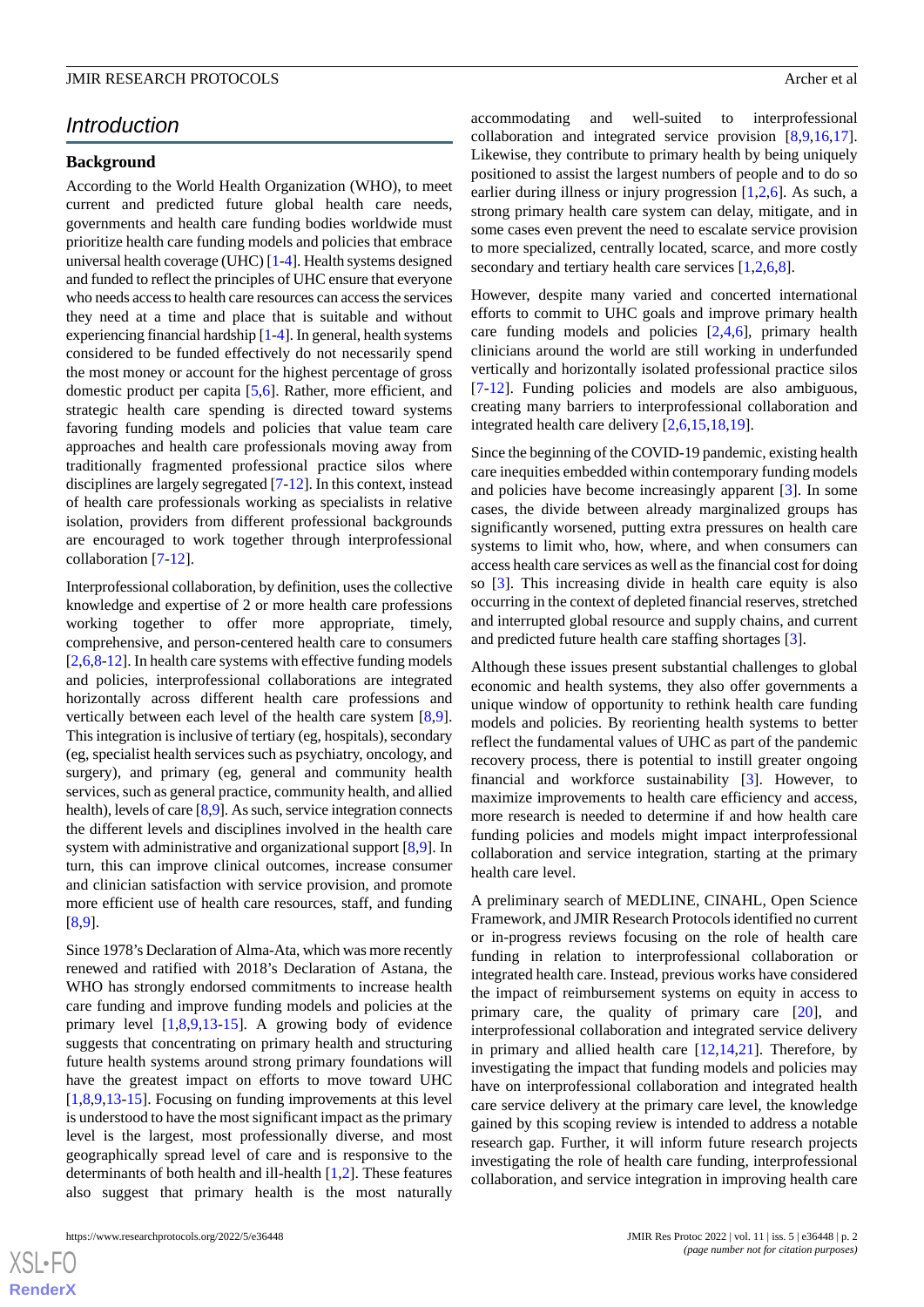access, efficiency, effectiveness, and sustainability in line with UHC ideals.

#### **Review Questions**

#### *Primary Research Question*

How do health care funding policies and models impact interprofessional collaboration and integrated service delivery in primary and allied care?

#### *Secondary Research Questions*

The secondary research questions are as follows:

- 1. Which key health care funding models and policies determine health care funding in primary and allied health care?
- 2. Which key characteristics of interprofessional collaboration and integrated health care have been researched in relation to health care funding in primary and allied care?
- 3. What impact does funding have on professional roles and responsibilities when working in an integrated primary or allied health care role?

# *Methods*

#### **Overview**

The proposed scoping review will be conducted in accordance with the JBI Institute methodology for scoping reviews  $[22-24]$  $[22-24]$  $[22-24]$  $[22-24]$ and will use the PRISMA-ScR (Preferred Reporting Items for Systematic Reviews and Meta-analyses extension for Scoping Reviews) reporting guidelines and checklist to ensure appropriate methodological rigor and transparency [[23\]](#page-6-11).

#### **Inclusion Criteria**

#### *Participants*

This review will consider literature pertaining to adults (defined as individuals ages 18 years and older) who are employed within the specified primary and allied health care disciplines or are the recipients of care provided by these disciplines.

For the purposes of this review, primary health care professions will include physicians, physician assistants, nurses, and allied health professionals identified as working in primary health care settings. There is no international consensus on what constitutes allied health or the specific professions and disciplines included within the allied health field [[25](#page-6-12)]. Therefore, the extensive list of potential inclusions makes achieving sufficient data saturation for all nationally and internationally recognized allied health professions impractical within the constraints of this review. As such, allied health professions were selected for inclusion based on the following criteria: (1) being recognized as an allied health profession and represented by a professional association member or affiliate member of Allied Health Professions Australia [[26\]](#page-6-13), (2) having a scope of practice that includes interprofessional collaboration and integration at the primary health care level, (3) having a practice that is treatment-based rather than diagnostic, and (4) not being recognized as an alternative health or complementary therapy discipline.

Therefore, the allied health professionals selected for inclusion in this scoping review are audiologists, chiropractors, dietitians, exercise physiologists, hand therapists, myotherapists, occupational therapists, optometrists, orthoptists, orthotists, osteopaths, physiotherapists, podiatrists, prosthetists, psychologists, rehabilitation counselors, social workers, and speech and language therapists. [Multimedia Appendix 1](#page-5-10) further outlines the rationale for the exclusion of several other allied health professions. Due to feasibility constraints, a decision was made to exclude literature concerning interprofessional collaboration and service integration involving secondary (eg, specialist services such as psychiatry, oncology, or surgery) or tertiary (eg, hospital) levels of care.

#### *Concept*

The following 3 concepts will be explored in this scoping review: health care funding, interprofessional collaboration, and integrated service delivery. Regarding health care funding, factors of particular interest will include health care funding models (eg, compensable, noncompensable, public, and private funding models) and health care funding policies (eg. governmental, nongovernmental, health system, organizational, or professional funding policies). Health care funding characteristics are also of interest. These will include units of funding (eg, per service, per hour, per case, or per capita funding), funding principles (eg, input-based, output-based, performance-based, or achievement-based funding), the timing of funding (eg, prospective, or retrospective funding), and funding modes (eg, cash, recourses, assets, or in-kind services) [[27\]](#page-6-14).

The elements of interprofessional collaboration addressed by this review will focus on the relationships, interactions, and collaborative processes between primary and allied health clinicians (eg, writing and receiving referrals and participating in case conferences, clinical discussions, and multipractitioner appointments, assessments, and interventions) [[7](#page-5-4)[,9](#page-5-8)-[12,](#page-5-5)[18](#page-6-4)]. As for health care integration, the type (eg, normative or functional integration), and level (eg, system, organizational, professional, or clinical integration), of horizontal connections between primary and allied health clinicians will be considered [[3](#page-5-9)[,6](#page-5-3),[8,](#page-5-7)[9\]](#page-5-8).

#### *Context*

This scoping review will consider health care funding policies and funding models operating at the primary health care level only. The primary level was selected as it has long been stipulated that improving health care funding and implementing policies that facilitate greater interprofessional collaboration and service integration between primary and allied health care at this level could improve the ongoing quality and safety and future sustainability of the wider health care system [[2](#page-5-6)[,3,](#page-5-9)[8,](#page-5-7)[14-](#page-6-7)[17\]](#page-6-3).

#### *Types of Sources Included in the Search*

All classifications of primary studies inclusive of quantitative, qualitative, and mixed-methods designs will be considered for inclusion. In addition, grey literature (including policy documents, government and organizational reports, academic theses and dissertations, white papers, book chapters, conference abstracts and proceedings, policy and procedure documents,

[XSL](http://www.w3.org/Style/XSL)•FO **[RenderX](http://www.renderx.com/)**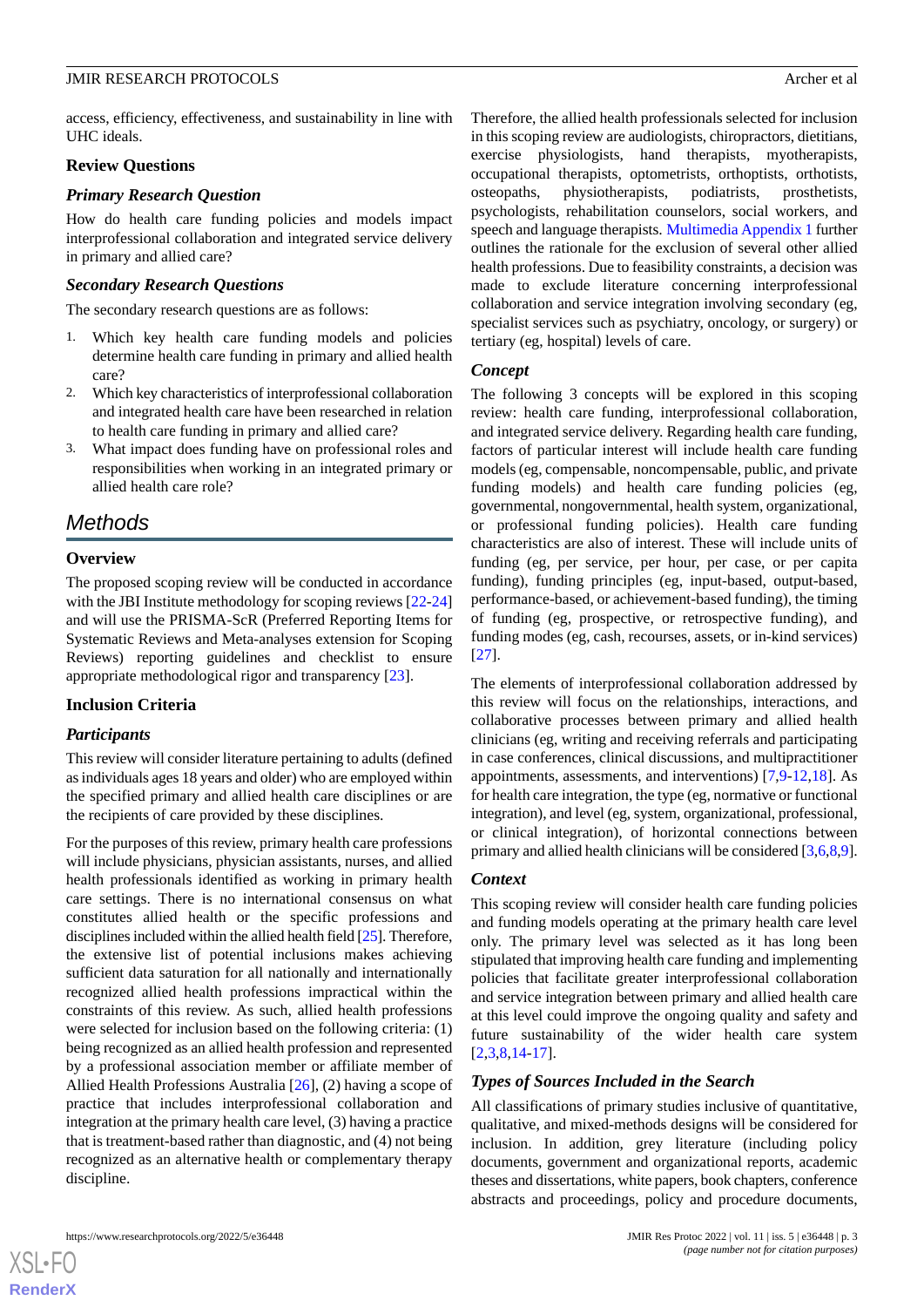and opinion papers) will also be considered. Due to feasibility constraints, the scoping review inclusion criteria will be limited to digitally available contemporary literature accessible in the English language (due to the absence of dedicated funding that would typically cover the cost of translation services). A contemporary period of 10 years (from 2011 to 2021) was selected for this review to capture the increased interest in health care funding models and policies post economic recovery from the global financial crisis between 2007 and 2009 [[28\]](#page-6-15).

### **Search Strategy**

The search strategy will aim to locate published and unpublished literature. An initial limited search of MEDLINE and CINAHL identified relevant articles and the index terms were used to develop a search strategy for MEDLINE (Ovid), with input from a professional research librarian [\(Multimedia Appendix](#page-5-11) [2\)](#page-5-11). The search strategy, including all identified keywords and index terms, will be adapted as appropriate for each database and information source. Reference lists of retrieved literature that meet the inclusion criteria will be manually screened to identify additional relevant sources.

A search of published literature will be conducted using the following electronic databases: Ovid (Allied and Complementary Medicine Database, EMBASE, Emcare, MEDLINE, and PsycINFO), EBSCOhost (CINAHL), Scopus, and Web of Science. Sources of unpublished studies and grey literature to be searched will include GreyLit, Google Scholar, Open Access Theses and Dissertations, ProQuest Dissertations & Theses Global, Public Affairs Information Service Index, the WHO, and government health departments of primarily English-speaking countries (eg, Australia, Canada, New Zealand, the Republic of Ireland, South Africa, the United Kingdom, and the United States of America).

#### *Source of Evidence Selection*

Following search strategy implementation, the literature will be collated and uploaded into EndNote version X9 (Clarivate Analytics) for the removal of duplicate entries. Citations will then be exported to Covidence (Veritas Health Innovation), for screening of the titles and abstracts. Screening will be conducted against the inclusion criteria by 2 independent reviewers, with a third independent reviewer available to resolve any potential disagreements. Literature that the reviewers agree has met the inclusion criteria in the initial round of screening will be retrieved in full text and assessed against the inclusion criteria by the same independent reviewers, noting the reasons for any exclusions. The final search results (including reasons for exclusion) will be reported in full and presented using a PRISMA-ScR flow diagram [\[24](#page-6-10)].

# *Data Extraction*

A total of 2 independent reviewers will use a custom data extraction tool developed by the authors to extract data from the included studies. Data for extraction ([Textbox 1\)](#page-4-0) will include descriptive information about the resource in terms of the author(s), year, country of origin, research aims, design, methodology, and methods. Information about funding model characteristics (including the funding type, level, unit, amount, principle, timing, and mode), funding policy characteristics (including the policy type, level, and scope), and practitioner characteristics (including the sample size and disciplines of health care practitioners), will be included. The research findings and any relevant outcome measures used in the research will also be extracted. This data extraction tool may undergo further modification and refinement during the data extraction process, with any changes to be clearly outlined in the final scoping review.

Although not a requirement of scoping review methodology [[22,](#page-6-9)[23\]](#page-6-11), we decided to include an assessment of the level of evidence (using the Research Evidence Appraisal Tool and Non-Research Evidence Appraisal Tool) [\[29](#page-6-16)] and methodological quality (using the Crowe Critical Appraisal Tool [CCAT]) [\[30](#page-6-17)]. Including this optional step is intended to improve the robustness of the scoping review findings [[31\]](#page-6-18) and will allow for a more consistent analysis of what is predicted to be considerable heterogeneity in the literature.

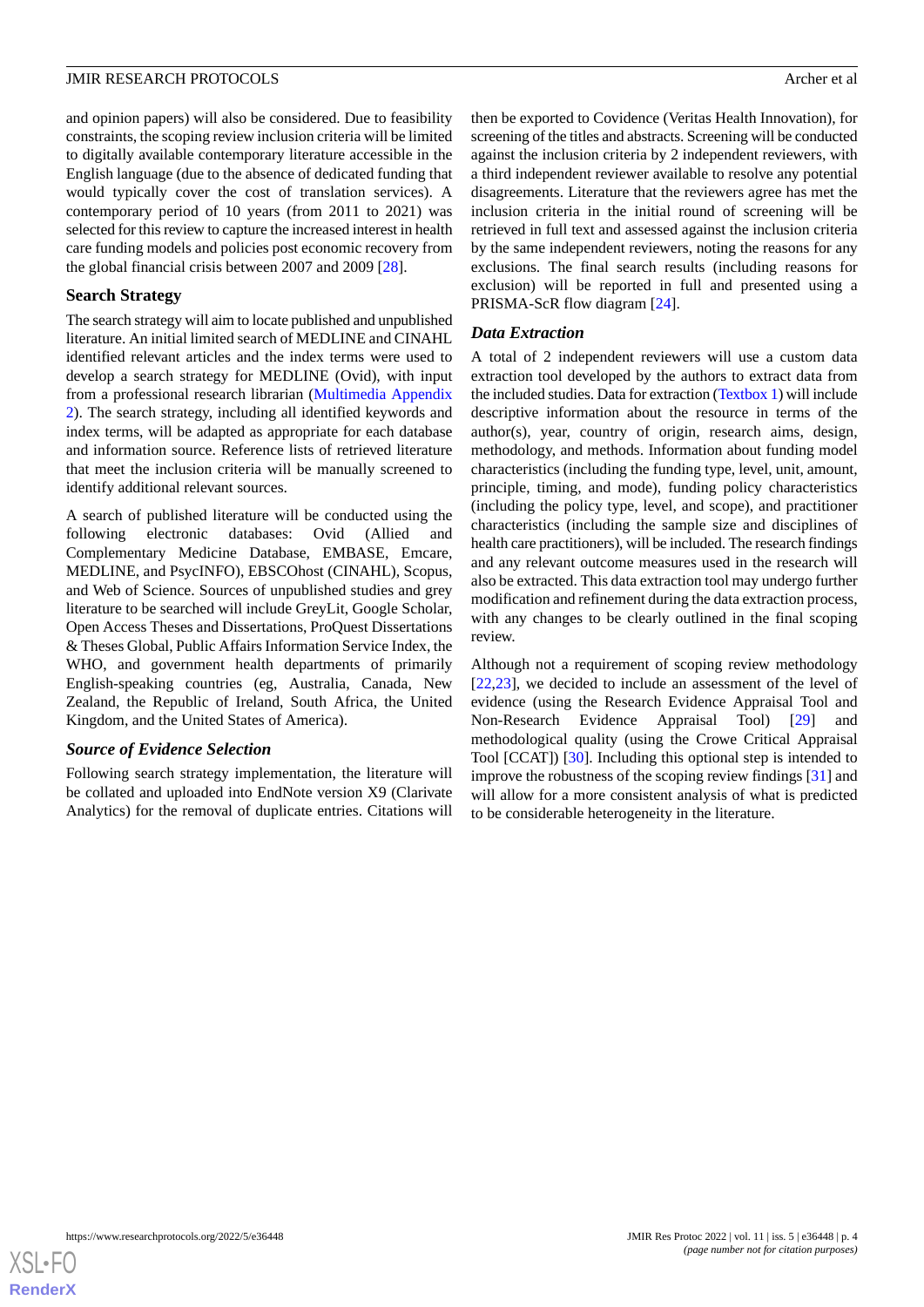<span id="page-4-0"></span>**Textbox 1.** Sample data extraction elements.

#### **Article information**

- $A$ uthor $(s)$
- Date
- Country of origin
- Aims or purpose
- Research methodology

#### **Funding model characteristics**

• Funding type, level, unit, principle, timing, and mode

#### **Interprofessional collaboration and service integration characteristics**

• Type and purpose of interprofessional collaboration and service integration

#### **Practitioner characteristics**

• Number and disciplines of primary and allied health care professionals

#### **Findings**

• Key findings related to how health care funding policies or characteristics impact interprofessional collaboration and service integration

#### **Level of evidence and quality rating**

• Level of evidence and quality rating will be performed using the Research Evidence Appraisal Tool and Non-Research Evidence Appraisal Tool [\[29\]](#page-6-16).

#### **Critical appraisal score**

• Critical appraisal will be performed using the Crowe Critical Appraisal Tool Form (v1.4) [[30](#page-6-17)].

# *Data Analysis and Presentation*

Due to the broad nature of the research questions and the descriptive purpose of this scoping review, considerable heterogeneity of the literature is expected. It is anticipated that data presentation and analysis will need to accommodate for heterogeneity in the following factors:

- Research methodology and approaches (ie, qualitative, quantitative, mixed-methods, and nonexperimental literature will be considered, as will academic and grey literature)
- Funding model characteristics (ie, the funding model type, level, and scope)
- Funding policy characteristics (ie, the policy type, level, and scope)
- Interprofessional collaboration and service integration characteristics (ie, the type and purpose for collaboration and the type of service integration)
- Health care practitioner characteristics (ie, a range of primary and allied health care disciplines will be considered)

To meaningfully account for this complexity in the literature and provide a clear and accurate map of the evidence, a descriptive narrative analysis method of translating the research findings is proposed. Based on the 4-element convergent narrative synthesis framework outlined by Popay et al [\[31](#page-6-18)], a modified 3-element analysis encompassing (1) preliminary

analysis, (2) robustness evaluation, and (3) relationship exploration is proposed.

The preliminary analysis will be conducted at the data extraction stage of the review. It will entail organizing and presenting the extracted data ([Textbox 1](#page-4-0)) in tabular form to identify key themes. Also presented in the data extraction table will be the robustness evaluation. This will critically appraise the methodological quality of the literature using the CCAT (v1.4) [[30\]](#page-6-17) and assign a level of evidence to the included literature using the Johns Hopkins Nursing Evidence-Based Practice Evidence Level and Quality Guide Research Evidence Appraisal Tool [[29\]](#page-6-16) and Non-Research Evidence Appraisal Tool [[29\]](#page-6-16). The relationship exploration will then consider the relationships and variability between the literature and identified themes, presented as a concept map that systematically highlights the evidence and research gaps that inform health care funding practices, policymaking, and research.

# *Results*

Electronic database searches were conducted in November 2021, and 8013 results were retrieved. Title and abstract screening, full-text screening, data extraction, and manuscript completion are expected in May 2022. Upon completion of the final manuscript, the scoping review is intended for publication in a peer-reviewed academic journal.

[XSL](http://www.w3.org/Style/XSL)•FO **[RenderX](http://www.renderx.com/)**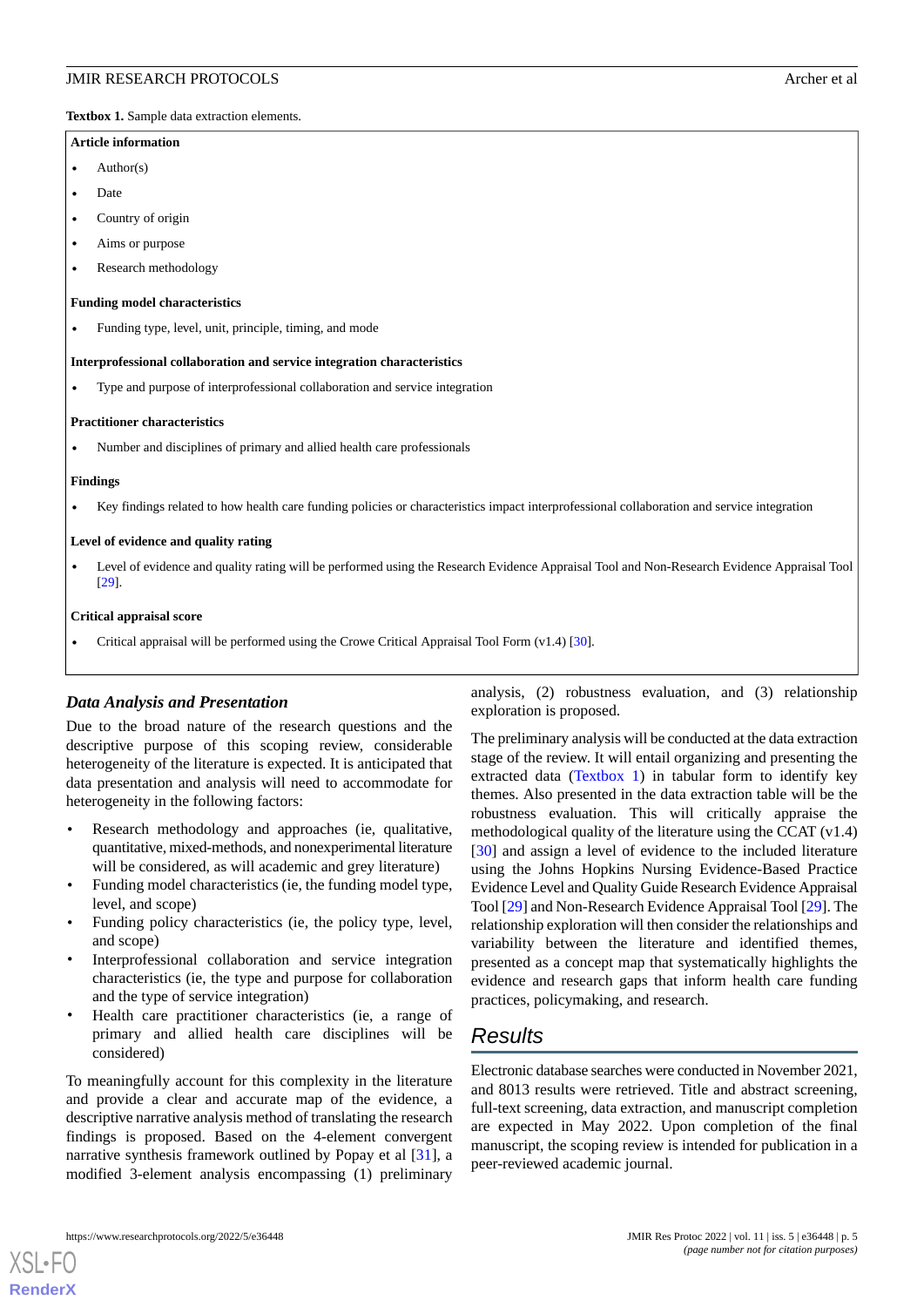primary and allied health care levels. These findings will be used to inform future research projects investigating the role of primary health care funding, interprofessional collaboration, and service integration in improving health care access,

efficiency, effectiveness, and sustainability.

# *Discussion*

The findings from this review will identify the extent and nature of evidence regarding health care funding and how it impacts interprofessional collaboration and service integration at the

**Acknowledgments**

The authors would like to acknowledge and thank Paula Todd for her assistance with the development of the search strategy.

# **Authors' Contributions**

JA designed and wrote the scoping review protocol. LR and TB contributed to refining the protocol, search strategy, and data extraction methods. All authors have made substantive contributions to the development of this scoping review protocol and have approved the final manuscript.

# **Conflicts of Interest**

<span id="page-5-10"></span>None declared.

# **Multimedia Appendix 1**

<span id="page-5-11"></span>Examples of excluded health professions. [[DOCX File , 13 KB](https://jmir.org/api/download?alt_name=resprot_v11i5e36448_app1.docx&filename=f77a42162577451780df448544cb6707.docx)-[Multimedia Appendix 1\]](https://jmir.org/api/download?alt_name=resprot_v11i5e36448_app1.docx&filename=f77a42162577451780df448544cb6707.docx)

# **Multimedia Appendix 2**

<span id="page-5-0"></span>Database search strategy. [[DOCX File , 47 KB](https://jmir.org/api/download?alt_name=resprot_v11i5e36448_app2.docx&filename=4054622a245a90873b26df9ba9f2c34a.docx)-[Multimedia Appendix 2\]](https://jmir.org/api/download?alt_name=resprot_v11i5e36448_app2.docx&filename=4054622a245a90873b26df9ba9f2c34a.docx)

# <span id="page-5-6"></span>**References**

- 1. Report of the International Conference on Primary Health Care, Alma-Ata, USSR, 6-12 September 1978. World Health Organization. URL: <https://www.who.int/publications/i/item/9241800011> [accessed 2021-10-23]
- <span id="page-5-9"></span>2. The world health report: health systems financing: the path to universal coverage. World Health Organization: Institutional Repository for Information Sharing. The world health report: Health systems financing: the path to universal health coverage; 2010. URL: <https://apps.who.int/iris/handle/10665/44371> [accessed 2022-04-21]
- <span id="page-5-2"></span><span id="page-5-1"></span>3. Building health systems resilience for universal health coverage and health security during the COVID-19 pandemic and beyond: a brief on the WHO position. World Health Organization. 2021 Oct 19. URL: [https://www.who.int/publications/](https://www.who.int/publications/i/item/WHO-UHL-PHC-SP-2021.02) [i/item/WHO-UHL-PHC-SP-2021.02](https://www.who.int/publications/i/item/WHO-UHL-PHC-SP-2021.02) [accessed 2021-10-23]
- <span id="page-5-3"></span>4. Jain V, Alam A. Redefining universal health coverage in the age of global health security. BMJ Glob Health 2017;2(2):e000255 [\[FREE Full text](https://gh.bmj.com/lookup/pmidlookup?view=long&pmid=28589029)] [doi: [10.1136/bmjgh-2016-000255](http://dx.doi.org/10.1136/bmjgh-2016-000255)] [Medline: [28589029\]](http://www.ncbi.nlm.nih.gov/entrez/query.fcgi?cmd=Retrieve&db=PubMed&list_uids=28589029&dopt=Abstract)
- <span id="page-5-4"></span>5. Bradley EH, Elkins BR, Herrin J, Elbel B. Health and social services expenditures: associations with health outcomes. BMJ Qual Saf 2011 Oct;20(10):826-831. [doi: [10.1136/bmjqs.2010.048363\]](http://dx.doi.org/10.1136/bmjqs.2010.048363) [Medline: [21447501\]](http://www.ncbi.nlm.nih.gov/entrez/query.fcgi?cmd=Retrieve&db=PubMed&list_uids=21447501&dopt=Abstract)
- <span id="page-5-7"></span>6. Primary health care on the road to universal health coverage: 2019 monitoring report. World Health Organization. 2019 Sep 09. URL:<https://www.who.int/publications/i/item/9789240029040> [accessed 2021-10-23]
- <span id="page-5-8"></span>7. Gagliardi AR, Dobrow MJ, Wright FC. How can we improve cancer care? A review of interprofessional collaboration models and their use in clinical management. Surg Oncol 2011 Sep;20(3):146-154. [doi: [10.1016/j.suronc.2011.06.004](http://dx.doi.org/10.1016/j.suronc.2011.06.004)] [Medline: [21763127](http://www.ncbi.nlm.nih.gov/entrez/query.fcgi?cmd=Retrieve&db=PubMed&list_uids=21763127&dopt=Abstract)]
- 8. Valentijn PP, Schepman SM, Opheij W, Bruijnzeels MA. Understanding integrated care: a comprehensive conceptual framework based on the integrative functions of primary care. Int J Integr Care 2013;13:e010. [Medline: [23687482\]](http://www.ncbi.nlm.nih.gov/entrez/query.fcgi?cmd=Retrieve&db=PubMed&list_uids=23687482&dopt=Abstract)
- 9. Integrated care models: an overview. World Health Organization. 2016 Oct. URL: https://www.euro.who.int/ data/assets/ [pdf\\_file/0005/322475/Integrated-care-models-overview.pdf](https://www.euro.who.int/__data/assets/pdf_file/0005/322475/Integrated-care-models-overview.pdf) [accessed 2021-10-23]
- <span id="page-5-5"></span>10. Reeves S, Pelone F, Harrison R, Goldman J, Zwarenstein M. Interprofessional collaboration to improve professional practice and healthcare outcomes. Cochrane Database Syst Rev 2017 Jun 22;6:CD000072 [[FREE Full text](http://europepmc.org/abstract/MED/28639262)] [doi: [10.1002/14651858.CD000072.pub3\]](http://dx.doi.org/10.1002/14651858.CD000072.pub3) [Medline: [28639262](http://www.ncbi.nlm.nih.gov/entrez/query.fcgi?cmd=Retrieve&db=PubMed&list_uids=28639262&dopt=Abstract)]
- 11. Schot E, Tummers L, Noordegraaf M. Working on working together. A systematic review on how healthcare professionals contribute to interprofessional collaboration. J Interprof Care 2020;34(3):332-342. [doi: [10.1080/13561820.2019.1636007](http://dx.doi.org/10.1080/13561820.2019.1636007)] [Medline: [31329469](http://www.ncbi.nlm.nih.gov/entrez/query.fcgi?cmd=Retrieve&db=PubMed&list_uids=31329469&dopt=Abstract)]
- 12. Seaton J, Jones A, Johnston C, Francis K. Allied health professionals' perceptions of interprofessional collaboration in primary health care: an integrative review. J Interprof Care 2021;35(2):217-228. [doi: [10.1080/13561820.2020.1732311](http://dx.doi.org/10.1080/13561820.2020.1732311)] [Medline: [32297811](http://www.ncbi.nlm.nih.gov/entrez/query.fcgi?cmd=Retrieve&db=PubMed&list_uids=32297811&dopt=Abstract)]

[XSL](http://www.w3.org/Style/XSL)•FO **[RenderX](http://www.renderx.com/)**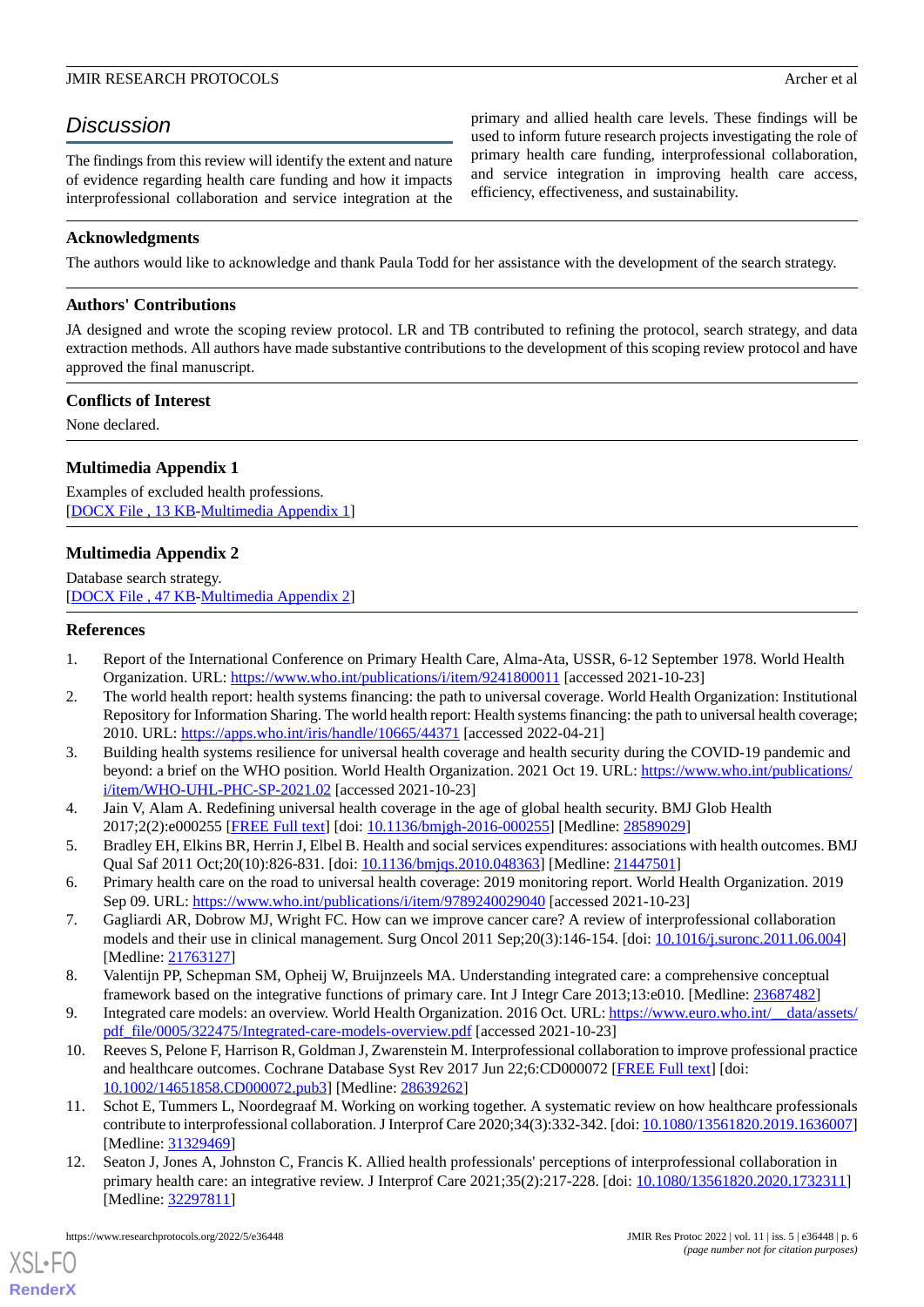- <span id="page-6-0"></span>13. Declaration of Astana. World Health Organization. 2018 Oct 26. URL: [https://www.who.int/publications/i/item/](https://www.who.int/publications/i/item/WHO-HIS-SDS-2018.61) [WHO-HIS-SDS-2018.61](https://www.who.int/publications/i/item/WHO-HIS-SDS-2018.61) [accessed 2021-10-23]
- <span id="page-6-7"></span><span id="page-6-1"></span>14. van Weel C, Kidd MR. Why strengthening primary health care is essential to achieving universal health coverage. CMAJ 2018 Apr 16;190(15):E463-E466 [[FREE Full text](http://www.cmaj.ca/cgi/pmidlookup?view=long&pmid=29661815)] [doi: [10.1503/cmaj.170784](http://dx.doi.org/10.1503/cmaj.170784)] [Medline: [29661815](http://www.ncbi.nlm.nih.gov/entrez/query.fcgi?cmd=Retrieve&db=PubMed&list_uids=29661815&dopt=Abstract)]
- <span id="page-6-2"></span>15. Binagwaho A, Adhanom Ghebreyesus T. Primary healthcare is cornerstone of universal health coverage. BMJ 2019 Jun 03;365:12391. [doi: 10.1136/bmj.12391] [Medline: [31160322](http://www.ncbi.nlm.nih.gov/entrez/query.fcgi?cmd=Retrieve&db=PubMed&list_uids=31160322&dopt=Abstract)]
- <span id="page-6-3"></span>16. Kringos D, Boerma W, Bourgueil Y, Cartier T, Dedeu T, Hasvold T, et al. The strength of primary care in Europe: an international comparative study. Br J Gen Pract 2013 Nov;63(616):e742-e750 [\[FREE Full text\]](https://bjgp.org/cgi/pmidlookup?view=long&pmid=24267857) [doi: [10.3399/bjgp13X674422\]](http://dx.doi.org/10.3399/bjgp13X674422) [Medline: [24267857](http://www.ncbi.nlm.nih.gov/entrez/query.fcgi?cmd=Retrieve&db=PubMed&list_uids=24267857&dopt=Abstract)]
- <span id="page-6-4"></span>17. Starfield B, Shi L. Policy relevant determinants of health: an international perspective. Health Policy 2002 Jun;60(3):201-218. [doi: [10.1016/s0168-8510\(01\)00208-1](http://dx.doi.org/10.1016/s0168-8510(01)00208-1)] [Medline: [11965331](http://www.ncbi.nlm.nih.gov/entrez/query.fcgi?cmd=Retrieve&db=PubMed&list_uids=11965331&dopt=Abstract)]
- <span id="page-6-5"></span>18. Zwarenstein M, Reeves S. Knowledge translation and interprofessional collaboration: where the rubber of evidence-based care hits the road of teamwork. J Contin Educ Health Prof 2006;26(1):46-54. [doi: [10.1002/chp.50](http://dx.doi.org/10.1002/chp.50)] [Medline: [16557506](http://www.ncbi.nlm.nih.gov/entrez/query.fcgi?cmd=Retrieve&db=PubMed&list_uids=16557506&dopt=Abstract)]
- <span id="page-6-6"></span>19. Hurley C, Baum F, Johns J, Labonte R. Comprehensive primary health care in Australia: findings from a narrative review of the literature. Australas Med J 2008 Nov 01:147-152. [doi: [10.4066/amj.2010.201\]](http://dx.doi.org/10.4066/amj.2010.201)
- <span id="page-6-8"></span>20. Tao W, Agerholm J, Burström B. The impact of reimbursement systems on equity in access and quality of primary care: a systematic literature review. BMC Health Serv Res 2016 Oct 04;16(1):542 [[FREE Full text\]](https://bmchealthservres.biomedcentral.com/articles/10.1186/s12913-016-1805-8) [doi: [10.1186/s12913-016-1805-8\]](http://dx.doi.org/10.1186/s12913-016-1805-8) [Medline: [27716250](http://www.ncbi.nlm.nih.gov/entrez/query.fcgi?cmd=Retrieve&db=PubMed&list_uids=27716250&dopt=Abstract)]
- <span id="page-6-11"></span><span id="page-6-9"></span>21. Mulvale G, Embrett M, Razavi SD. 'Gearing Up' to improve interprofessional collaboration in primary care: a systematic review and conceptual framework. BMC Fam Pract 2016 Jul 20;17:83 [\[FREE Full text\]](https://bmcfampract.biomedcentral.com/articles/10.1186/s12875-016-0492-1) [doi: [10.1186/s12875-016-0492-1](http://dx.doi.org/10.1186/s12875-016-0492-1)] [Medline: [27440181](http://www.ncbi.nlm.nih.gov/entrez/query.fcgi?cmd=Retrieve&db=PubMed&list_uids=27440181&dopt=Abstract)]
- 22. JBI manual for evidence synthesis. JBI Global Wiki. URL:<https://synthesismanual.jbi.global> [accessed 2021-10-23]
- <span id="page-6-10"></span>23. Tricco AC, Lillie E, Zarin W, O'Brien KK, Colquhoun H, Levac D, Tunçalp, et al. PRISMA Extension for Scoping Reviews (PRISMA-ScR): checklist and explanation. Ann Intern Med 2018 Oct 02;169(7):467-473. [doi: [10.7326/M18-0850](http://dx.doi.org/10.7326/M18-0850)] [Medline: [30178033](http://www.ncbi.nlm.nih.gov/entrez/query.fcgi?cmd=Retrieve&db=PubMed&list_uids=30178033&dopt=Abstract)]
- <span id="page-6-13"></span><span id="page-6-12"></span>24. Peters MDJ, Marnie C, Tricco AC, Pollock D, Munn Z, Alexander L, et al. Updated methodological guidance for the conduct of scoping reviews. JBI Evid Synth 2020 Oct;18(10):2119-2126. [doi: [10.11124/JBIES-20-00167\]](http://dx.doi.org/10.11124/JBIES-20-00167) [Medline: [33038124](http://www.ncbi.nlm.nih.gov/entrez/query.fcgi?cmd=Retrieve&db=PubMed&list_uids=33038124&dopt=Abstract)]
- <span id="page-6-14"></span>25. Nancarrow S, Borthwick A. Chapter 1: The allied health collective. In: The Allied Health Professions: A sociological perspective. Bristol, UK: Bristol University Press; 2021.
- <span id="page-6-15"></span>26. About AHPA. Allied Health Professions Australia. URL: <https://ahpa.com.au/about-ahpa/> [accessed 2022-04-21]
- <span id="page-6-16"></span>27. Analytical guide to assess a mixed provider payment system. World Health Organization. 2019 Apr 08. URL: [https://www.](https://www.who.int/publications/i/item/978-92-4-151533-7) [who.int/publications/i/item/978-92-4-151533-7](https://www.who.int/publications/i/item/978-92-4-151533-7) [accessed 2021-10-23]
- <span id="page-6-17"></span>28. Morgan D, Astolfi R. Financial impact of the GFC: health care spending across the OECD. Health Econ Policy Law 2015 Jan;10(1):7-19. [doi: [10.1017/S1744133114000218\]](http://dx.doi.org/10.1017/S1744133114000218) [Medline: [25662194](http://www.ncbi.nlm.nih.gov/entrez/query.fcgi?cmd=Retrieve&db=PubMed&list_uids=25662194&dopt=Abstract)]
- <span id="page-6-18"></span>29. Dang D, Dearholt S, Bissett K, Ascenzi J, Whalen M. Johns Hopkins Evidence-Based Practice for Nurses and Healthcare Professionals: Model and Guidelines, 4th Edition. Indianapolis, IN: Sigma Theta Tau International; 2022.
- 30. Crowe M. The Crowe Critical Appraisal Tool (CCAT) form (v1.4). Conchra Research & Technology. URL: [https://conchra.](https://conchra.com.au/2015/12/08/crowe-critical-appraisal-tool-v1-4/) [com.au/2015/12/08/crowe-critical-appraisal-tool-v1-4/](https://conchra.com.au/2015/12/08/crowe-critical-appraisal-tool-v1-4/) [accessed 2021-10-23]
- 31. Guidance on the conduct of narrative synthesis in systematic reviews: a product from the ESRC methods programme. Lancaster University. 2006. URL: [https://www.lancaster.ac.uk/media/lancaster-university/content-assets/documents/fhm/](https://www.lancaster.ac.uk/media/lancaster-university/content-assets/documents/fhm/dhr/chir/NSsynthesisguidanceVersion1-April2006.pdf) [dhr/chir/NSsynthesisguidanceVersion1-April2006.pdf](https://www.lancaster.ac.uk/media/lancaster-university/content-assets/documents/fhm/dhr/chir/NSsynthesisguidanceVersion1-April2006.pdf) [accessed 2021-10-23]

# **Abbreviations**

**CCAT:** Crowe Critical Appraisal Tool **PRISMA-ScR:** Preferred Reporting Items for Systematic Reviews and Meta-Analyses extension for Scoping Reviews **UHC:** Universal Health Care **WHO:** World Health Organization